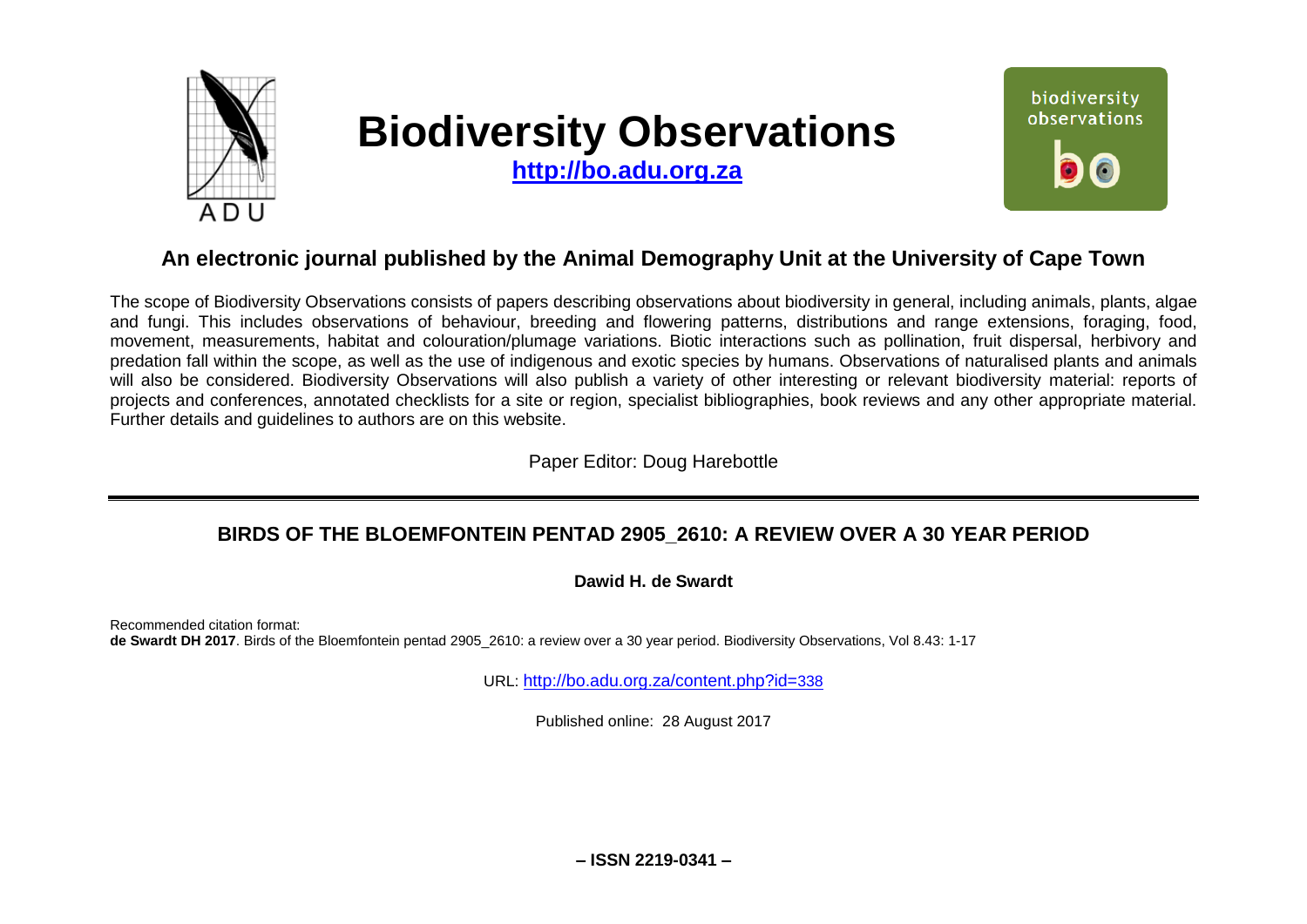

### **AVIAN CHANGES**

## **BIRDS OF THE BLOEMFONTEIN PENTAD 2905\_2610: A REVIEW OVER A 30 YEAR PERIOD**

*Dawid H. de Swardt*

Department of Ornithology, National Museum, P O Box 266, Bloemfontein 9300, South Africa

#### \*Corresponding author: dawie@nasmus.co.za

The Bloemfontein pentad (2905\_2610) is one of the nine pentads of the 2926AA quarter degree square used during the SABAP1 survey (1987 -1992) (see Harrison *et. al* 1992). Before SABAP1, Roos *et. al* (1985a, b, c) published a series of annotated checklists of the Bloemfontein district based on surveys by the "Orange Free State Ornithological Society" (now BirdLife Free State) in *Mirafra*, which also includes the central parts of the city. After SABAP1, Kopij (2001) did several bird counts in the Bloemfontein area (references in Kopij 2001) including an annotated checklist of Navil Hill (Franklins Nature Reserve), and other bird surveys, which were all annotated in a "Atlas of birds of Bloemfontein"; he summarized data over a period between July 1993 to June 1998 (dates correct). Anecdotal bird observations of Bloemfontein birds were mostly published in *Mirafra* under "sightings of interest" or as short snippets. These include the first report dates of birds such as Common Starling, Indian Myna, Black-collared Barbet and other bird species. The birds of the 2900\_2610 pentad (which includes the Free State National Botanical Gardens and Seven Dams area) were published earlier (de Swardt 2014).

The aim of this paper is to review the changes in bird communities and abundance in the central Bloemfontein area (with emphasis on

pentad 2905\_2610), the adaptations of birds to urban areas and the importance bird habitat corridors in a city environment.



**Figure 1**: Map of the Bloemfontein 2905\_2610 pentad with the following localities referred in the text: 1 - Navil Hill, 2 - Oliewenhuis Gardens & Grant's Hill, 3 - Signal Hill & Happy Valley l, 4 - Loch Logan Waterfront, 5 - Bloudam, 6 - Ooseinde Purification Works, 7 - War Museum, 8 - Small grassland areas, 9 - University Sport Fields, 10 - Tempe Military Base.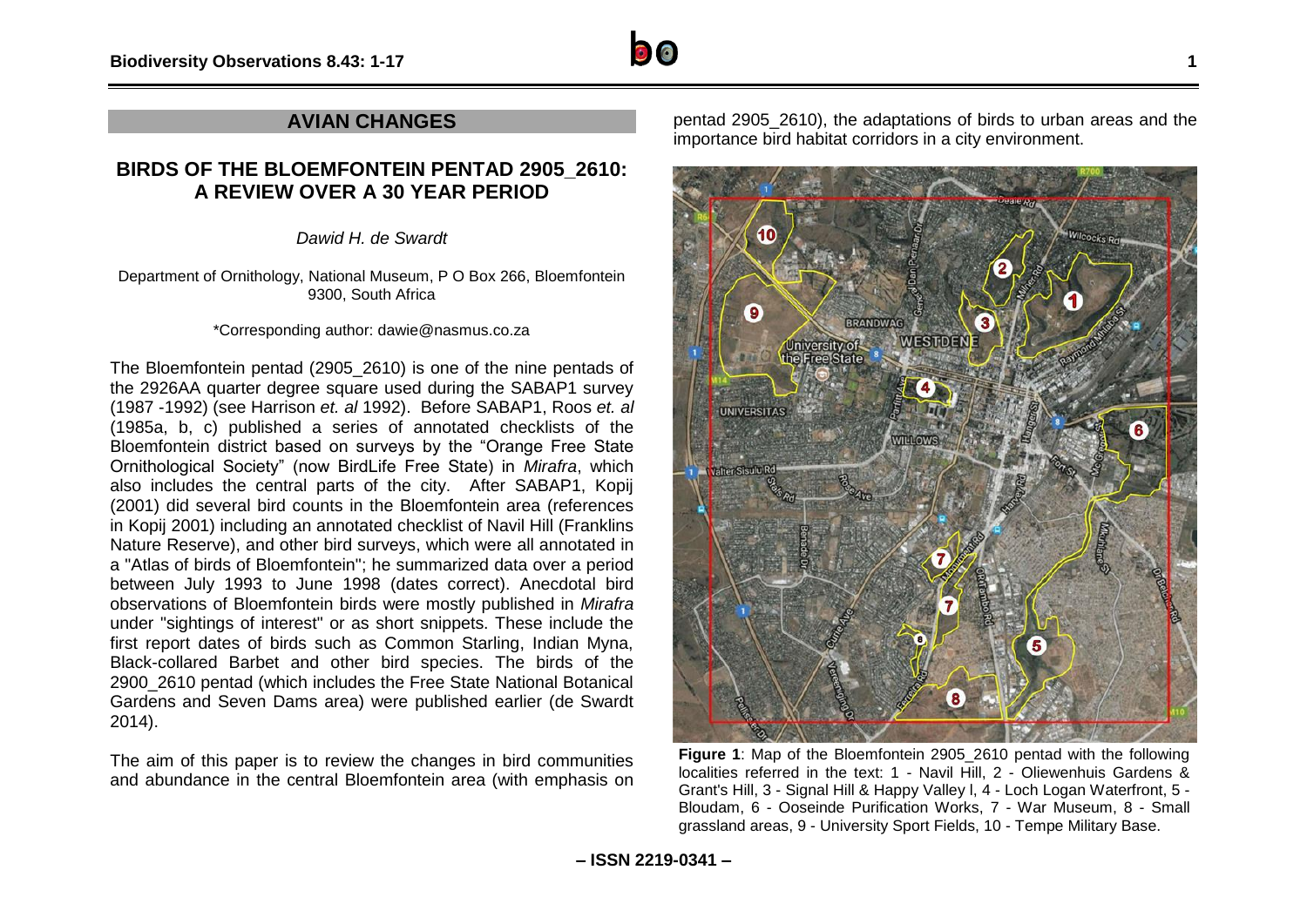



**Figure 2:** View of Navil Hill from Oliewenhuis. Birds commonly recorded are similar than Oliewenhuis, but several raptor species (Jackal Buzzard, African Harrier-hawk, Black Sparrowhawk and even a Pale Chanting Goshawk) and Karoo Scrub-robin, Cinnamon-breasted Bunting and Redthroated Wryneck a few times. New upgrades and the "Mandela" statue makes Navil Hill a safer place to visit than during the past. Security is at the gate and visitors only have to sign in at the gate (no entrance fees).

Figure 1 illustrates the different habitats within pentad 2905\_2610. This includes mostly the city centre, the wooded suburban area and several open natural areas such as Navil Hill (Figure 2), Grant's Hill (which includes Oliewenhuis gardens) (Figure 3), Signal Hill and smaller natural areas.

The grasslands of the University of Free State, The War Museum and parts of Tempie Military Base also forms part of this pentad. Kopij (2001b) gives a detailed description of the different habitat types in the Bloemfontein area. The only areas with dams and associated water habitat in this pentad are represented by the Loch

Logan Waterfront (central city) (Figure 4) and Bloudam in the southern industrial area (Hamilton and surroundings). Bloudam is also connected to the Ooseinde Purification dams with a drainage line that is surrounded by housing developments. The vegetation of the hilly areas (Grant's Hill, Signal Hill, Happy Valley, Navill Hill and other areas) are mostly dominated by *Olea* spp, *Buddlea* spp and other tree species, and with small grassland communities (e. g. on plateaux of Navil Hill) and open wooded slopes.

The colonization of certain bird species (which were not recorded in SABAP1 period) will be discussed and analyzed by comparing the SABAP1 and SABAP2 data and the occurrences of certain bird populations within the Bloemfontein 2905\_2610 pentad.



**Figure 3**: The *Olea* and *Buddleja* spp dominated vegetation at Oliewenhuis gardens. Oliewenhuis is also a popular bird ringing locality and several ringing demonstrations have been carried out there. Most common recorded species are ChestnutventedTitbabbler, Bokmakierie, Common Scimitarbill; species such as Pririt Batis, Cardinal Woodpecker and LongbilledCrombec are recorded on an irregular basis. Layard's Titbabbler and GreybackedCisticola have been ringed there in the past.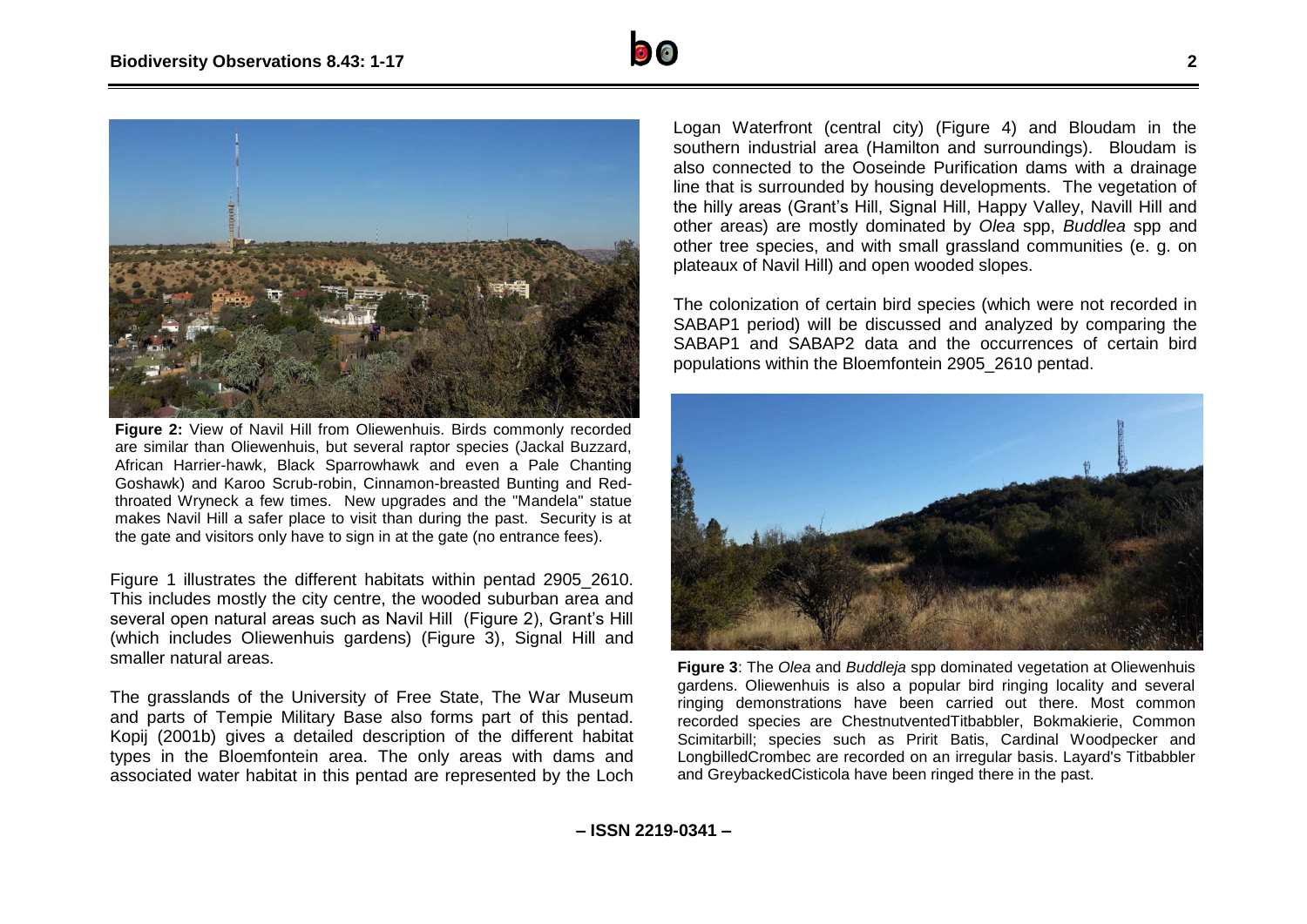

**Figure 4.** The Loch Logan waterfront is situated next to the Zoological Gardens with the island. There is also a heronry (Black-headed and Grey Herons) in the large *Eucapyptus* trees. Reed and White-breasted Cormorants, Red-knobbed Coot and Egyptian Goose are regular species and also occasionally Giant and Pied Kingfishers, Squacco and Blackcrowned Night Herons and Moorhen.

#### **Results and discussion**

A total of 202 cards were submitted for the 2926AA QDS during SABAP1, and about 221 species were recorded. During SABAP2, 496 full protocol cards were submitted (by June 2017) with a total of 217 species recorded (See Table 1; Appendix 1). DDS contributed 377 full protocol cards (76.0%) towards the total cards submitted. These include incidental sightings and species excluded from the list which are identification errors (e. g. Olive Thrush and Karoo Prinia).

The total number of bird species recorded during the past 30 years is approximately 262.

The most abundant bird species recorded during SABAP2 are listed in Table 2. Species such as Cape Sparrow, African Red-eyed Bulbul, Cape Turtle Dove, Laughing Dove and Speckled Pigeon were the top five reported species during SABAP2. Hadeda Ibis, Crested Barbet and Common Myna (not recorded in SABAP1) have 90% and higher reporting rates than that recorded during SABAP1.

During the past 30 years interesting changes in bird communities were observed in the Bloemfontein area. These changes will be discussed in light of the data in Tables 1-5 followed by specific discussions on certain species.

A total of 34 birds species were recorded during SABAP2 which were not recorded during the SABAP1 period; these are listed in Table 3. Most of the species have probably been overlooked at localities (or not atlased there) during SABAP1 (e. g. Bloudam area) or not recorded during SABAP1. Some species (about 20 species) are also vagrants to the 2905\_2610 pentad (see notes on certain species in Table 3).

Of these (the 34 species in Table 3), six species are regarded as being successful colonizers in the Bloemfontein area and are discussed below in more detail in the following section:

#### **African Harrier-Hawk**

The first published report of African Harrier-hawks in the Bloemfontein area was near the reservoir tower in the Hillsburo area during June 2002 (Nuttall 2002). Since then harrier-hawks were more frequently recorded in the central Bloemfontein area. SABAP2 records reveal a reporting rate of 1.62% (and additional one ad hoc list) and have been mostly recorded in the Navil Hill area and in the city and suburban areas.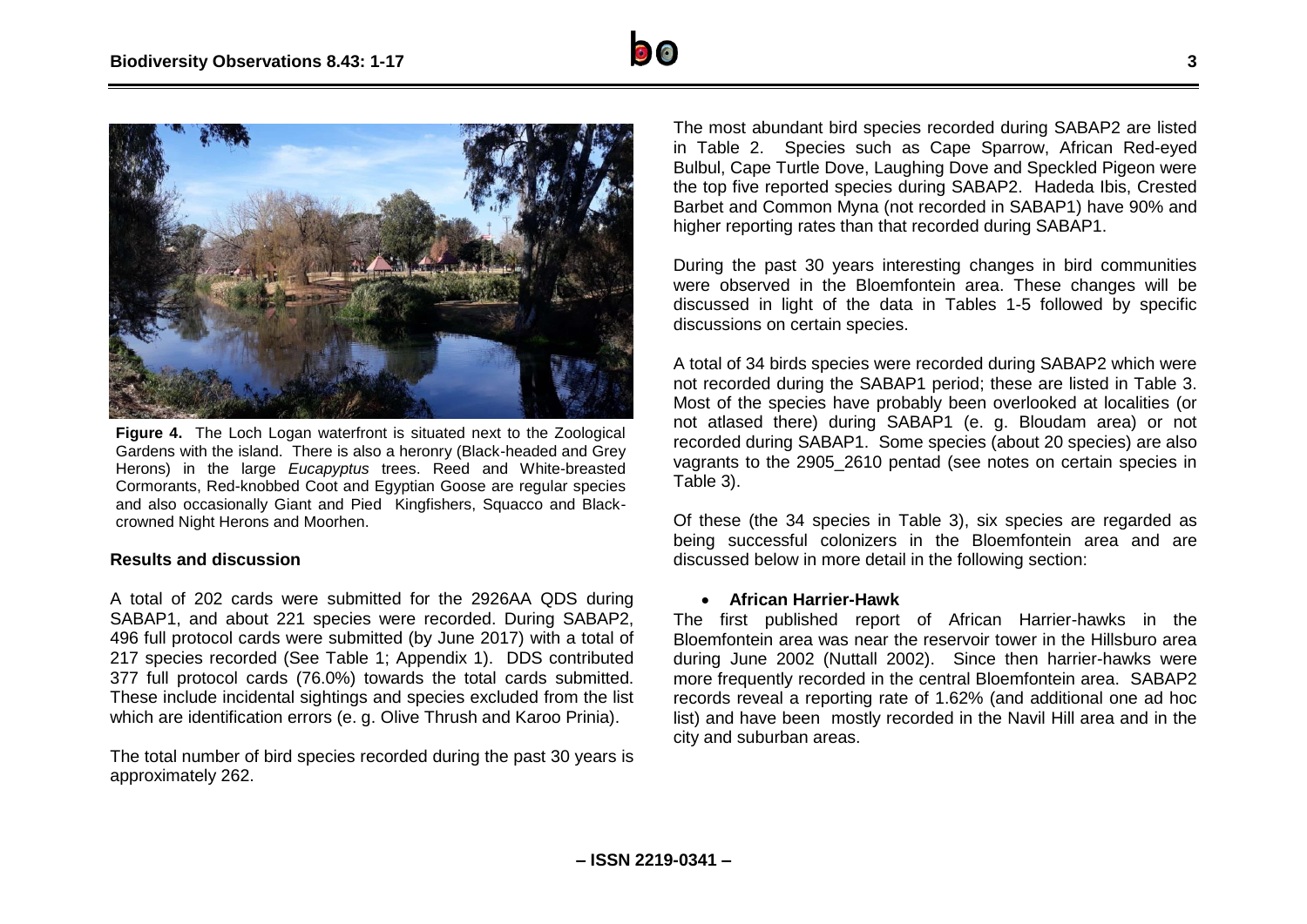#### **Amur Falcon**

The first occurrences of Amur Falcons (<25 birds counted) in the Bloemfontein area were made at the *Eucalyptus* trees at Ooseinde east of the city during February 1997 which are used as a roost site by Lesser Kestrels for years (Nuttall 1997). In subsequent years, falcon roost counts (part of the Birds of Prey Working Group count project of EWT)have been made at the Ooseinde and Nelson Mandela *Eucalyptus* roosts in the city since 2007. Amur Falcon numbers average 250 - 300 in 2007 and increased to more than 2000 birds since 2014. These birds usually arrivein December and are present as late as March.

#### **Black-collared Barbet**

The first Black-collared Barbet in Bloemfontein was reported during April 1987 (E Hattingh in *Mirafra*), but was probably observed before that time. Since September 1988 more records, mainly in the wooded Dan Pienaar area, were confirmed (but not submitted to SABAP1) (Grobler 1988). Increasingly more birds were reported in the Bloemfontein area from 1992 onwards with the first breeding record in September 2000 (Nuttall 2000a). They were recorded during annual Birding Big Day events in suburban areas adjacent to Navil Hill during November months from the 1990's onwards. The first bird ringed at Oliewenhuis was on 30 April 2003 (ring no: 4A15844). During SABAP2 a reporting rate of 54.45% was obtained (including six ad hoc and one incidental sightings).

#### **Green Wood-hoopoe**

The first Green Wood-hoopoes were observed at Maselspoort (ca. 30 kilometres from city) along the Modder River during September 1994 (de Swardt 1994). Thereafter they were more frequently observed in wooded suburbs (Dan Pienaar, Oliewenhuis). A SABAP2 reporting rate of 24.29% was recorded.

#### **Common Myna**

The first reports for this species in the Bloemfontein area were in early 1998 and confirmed in June 1999 (Nuttall 1999). They were more successful than Common Starlings and have been more abundant since 2000. They were also recorded with the annual Birding Big Day events during the late 1990's (mainly observed in the Glen Agricultural College areas) and in the Ooseinde industrial areas during November months. This species was not recorded in SABAP1 (and was definitely not overlooked) and a high reporting rate of 90.28% during SABAP2 (with 20 additional ad hoc observations), confirms it as one of the most successful invasive bird species in the Bloemfontein area.

#### **Common Starling**

This species have been reported in the Bloemfontein area as early as late 1990. Brain Colahan (Colahan 2000) reports the first sighting of this species in the Bloemspruit area (east of city) during October 1990 and this early sighting was only confirmed during November 1998 when starlings were observed in Westdene, Bloemfontein. These birds were observed to become more abundant during the late 1990's, mainly near the Loch Logan Waterfront, school sports fields and the Ooseinde areas (Nuttall 2000b). The success of this species in the central Bloemfontein and industrial areas is confirmed by its high reporting rate of 40.69% (and additional 10 ad hoc lists), although it less abundant than Common Myna.

During SABAP1, a total of about 25 species were recorded in the QDS 2926AA which were not recorded in pentad 2905\_2610 during the SABAP2 project (Table 4). These species were mostly recorded in the surrounding pentads (of QDS 2926AA) or were rare species to the city area. Some of the lark and cisticola species (see Table 4) were recorded at the University Sport fields (Kopij 2001a). Only a few noteworthy observations will be discussed in more detail below: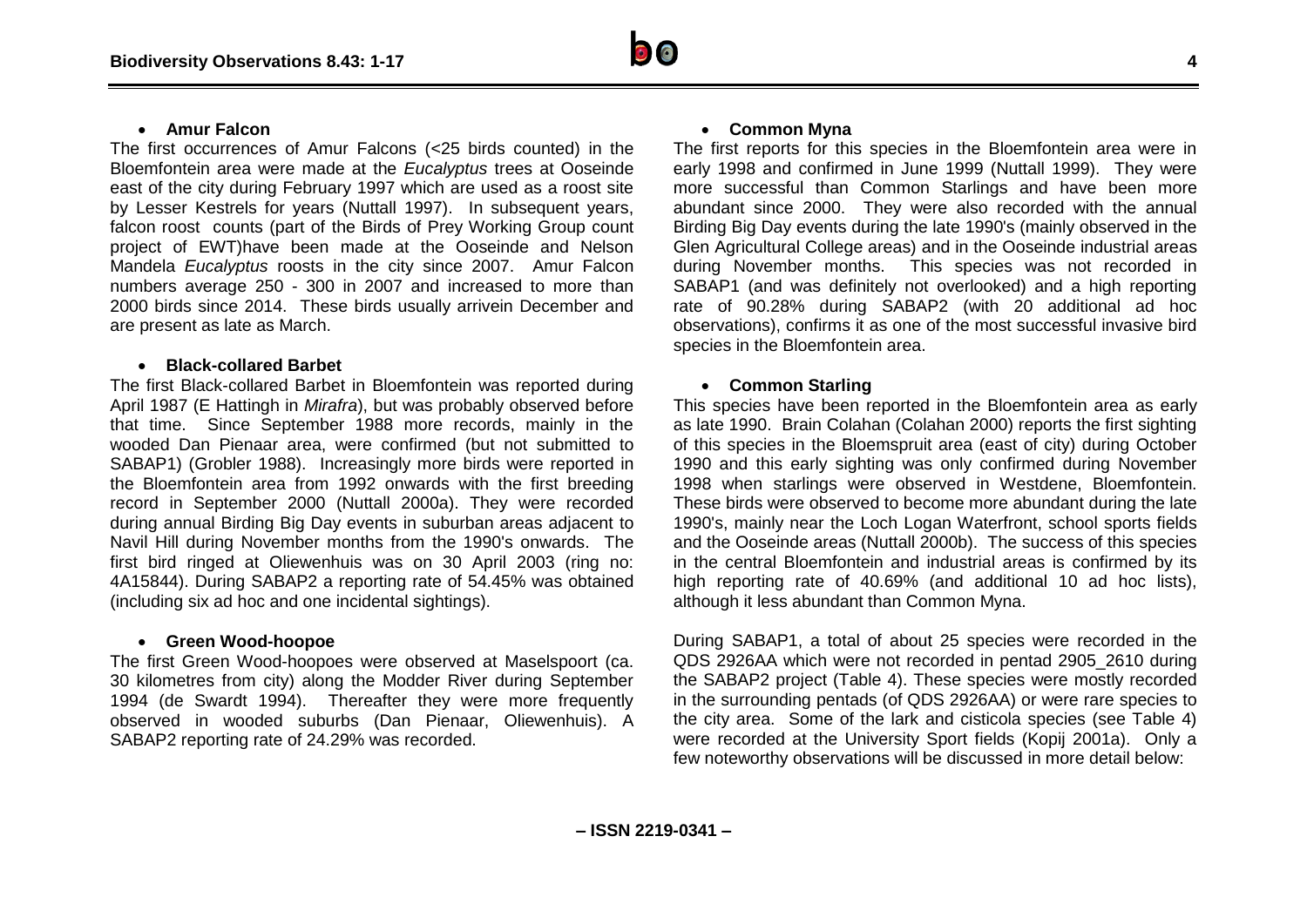

#### **Secretarybird**

First observed on the plateaux of Navil Hill during 1989 (Kopij & de Swardt 1998). The closest observations to the city are known to the valley of Seven dams area and grasslands south of Pellisier suburb (DDS pers obs).

#### **Greybacked Cisticola**

Observed and ringed during SABAP1 at Oliewenhuis which is part of Grant's Hill. Also observed at the War Museum before SAPAP2 (DDS persobs)

#### **Dusky Sunbird**

Dusky Sunbirds were irregularly recorded during the winter months in the Bloemfontein area. There is also an old breeding record in the Dan Pienaar suburb during September 1985 (Grobler & Pretoruis 1986). This species was not recorded during SABAP2 in 2905\_2610, but in the adjacent Free State National Botanical Gardens (2900\_2610) and Leeuberg (2910\_2605) pentads during June - July 2017. A juvenile bird was ringed at a *Leonotis* clump in May 2006 and first sighted at the gardens on 10 June 2017.

During SABAP2 a total of about 25 species showed noteworthy reporting rate increases in 2905\_2610 since SABAP1 (Table 5). These species included mainly water associated species (such as White-breasted and Reed Cormorant, Egyptian Goose, Hadeda Ibis and other) and birds adapted to suburban garden environment (doves, mousebirds, seed-eating birds). Crested Barbets were first recorded in the Free State as early as the 1940's near Senekal and since 1985 in the eastern suburbs of Bloemfontein (Herholdt& Earle 1987). Crested Barbets are now one of the most abundant birds in the Bloemfontein suburban areas (reporting rate from 15.84% in SABAP1 to 94.33% in SABAP2). Also Red-winged Starlings, Redchested Cuckoos, African Palm Swifts, White-bellied Sunbirdsand Red-headed Finches have higher SABAP2 reporting rates (see Table 5).

Fifteen species have lower reporting rates in 2905\_2610 (Table 6); they are known to be more abundant in surrounding pentads where more suitable habitat occurs (pers. obs). Species such as Orange River Francolin, Northern Black Korhaan and Long-tailed Widow were only recorded on the plateaux of Navil Hill, the University sports grounds, grasslands in the Tempe area and the Bloudam area, where they are localized. The only known population of Karoo Scrubrobin in pentad 2905\_2610 is on Navil Hill and possibly in nearby Grants Hill.

The following species have been recorded in the Bloemfontein area but have not been recorded in either SABAP1 or SABAP2 periods; they are discussed below:

#### **Natal Francolin**

Vagrant recorded in June 1997 at Navil Hill (Kopij & de Swardt 1998).

#### **Greater Honeyguide**

Vagrants recorded at Navil Hill and cemetery areas near the War Museum (Kopij 2001).

#### **Grey Hornbill**

Winter influxes along the Modderriver and the city (Oliewenhuis) were observed during July - August 1992 (de Swardt *et. al* 1992; Nuttall 1992). A small group were also observed during June 2007 in Fleurdal, Bloemfontein (a month before SABAP2) (DDS persobs).

#### **European Golden Oriole**

Vagrant to University Campus in October 1993 (Kopij 2001).

#### **Groundscraper Thrush**

Old historical record in the city suburbs before 1985 (Roos *et. al* 1985c).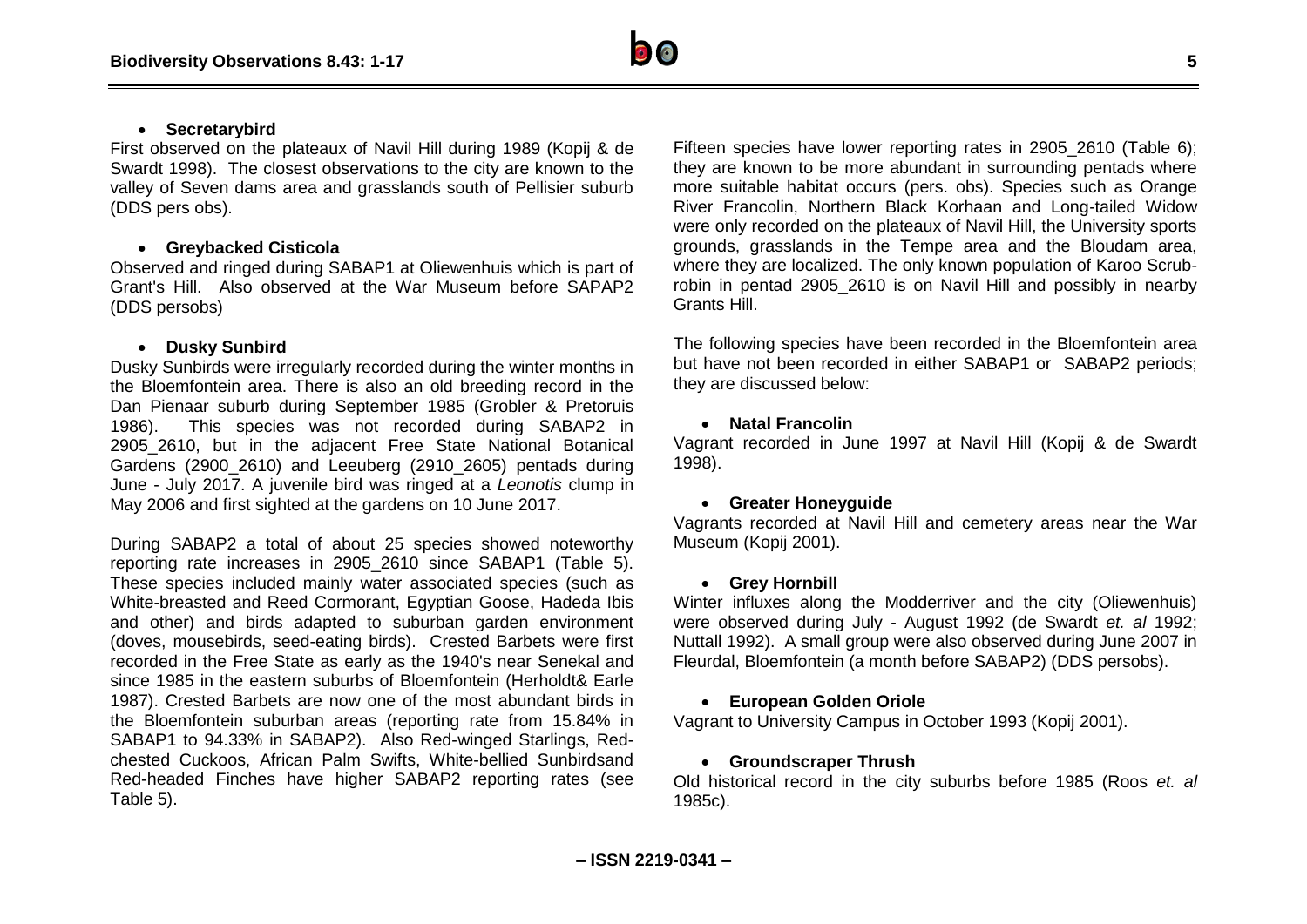

#### **Violeteared Waxbill**

Observed in Navil Hill in February 1997 (Kopij & de Swardt 1998).

This is the first detailed study of the status of the birds recorded in the Bloemfontein area and document how the bird populations have changed and adapted over the past 30 years. Apart from the surveys done by Roos *et. al* (1985a, b, c), several documented reports of the birds in *Mirafra* (see references) and the atlas by Kopij (2001), this paper represents the first updated analysis of the birds of Bloemfontein for pentad 2905\_2610. The adaptations of bird species such as Crested Barbet, Black-collared Barbet, Common Myna, Common Starling and other species in a city environment are illustrated. The isolated habitats for birds in a city environment such as Navil Hill, Grants Hill, Happy Valley and the isolated grassland areas and dams in drainage lines is important to be conserved for the bird communities within a city environment.

This paper commemorates 10 years of SABAP2 project and atlasing in the Bloemfontein area. Thanks to all the citizen scientists for their contributions through the years.

#### **References**

**Colahan BD 2000.** The European Starling in central Bloemfontein has the invasion begun? Mirafra 17: 11-12.

**De Swardt DH, van Niekerk DJ, Kotze AJ 1992.** Grey Hornbills in the central-western OFS. Mirafra 9 (2): 41-42.

**De Swardt DH 2014.** A comparative analysis of SABAP2 data for the Free State National Botanical Gardens and the Valley of Seven Dams Conservancy. Ornithological Observations 5:1-8.

**Grobler NJ, Pretoruis J 1986.** Dusky Sunbird nesting in Bloemfontein. Mirafra 3 (4): 59-60.

**Grobler NJ 1988.** Snippets / brokkies. Mirafra 5 (3): 62-63.

**Harrison JA, Allan DG, Underhill LG, Herrenmans M, Tree AJ,**  Parker V, Brown CJ (Eds). 1992. The Atlas of southern African Birds. Vols. 1& 2. Birdlife South Africa: Johannesburg.

**Herholdt JJ, Earle RA 1987.** The occurrence of the Crested Barbet, Steelblue Widowfinch and Whitefronted Bee-eater in the OFS - a possible range extension? Mirafra 4 (3): 51-59.

**Kopij G 2001.** Atlas of birds of Bloemfontein. National University of Lesotho & Free State Bird Club.

**Kopij G, de Swardt DH 1998.** An annotated checklist of birds of the Franklin Game Reserve, Bloemfontein, Free State. Mirafra 15: 21-27.

**Nuttall RJ 1992.** Further Grey Hornbill *Tockus nasutus* sightings: central OFS. Mirafra 9 (2): 44.

**Nuttall RJ 1997.** Sightings of Interest. Mirafra 14: 21-26.

**Nuttall RJ 1999.** Sightings of Interest. Mirafra 16: 27-28.

**Nuttall RJ 2000.** Sightings of Interest. Mirafra 17: 26-31.

**Nuttall RJ 2002.** Sightings of Interest. Mirafra 19: 48-50.

**Roos ZN, Roos MM, Beemsterboer E. 1985a.** 'n Kontrolelys van die voëls van die Bloemfontein distrik. Mirafra 2 (1): 7-15.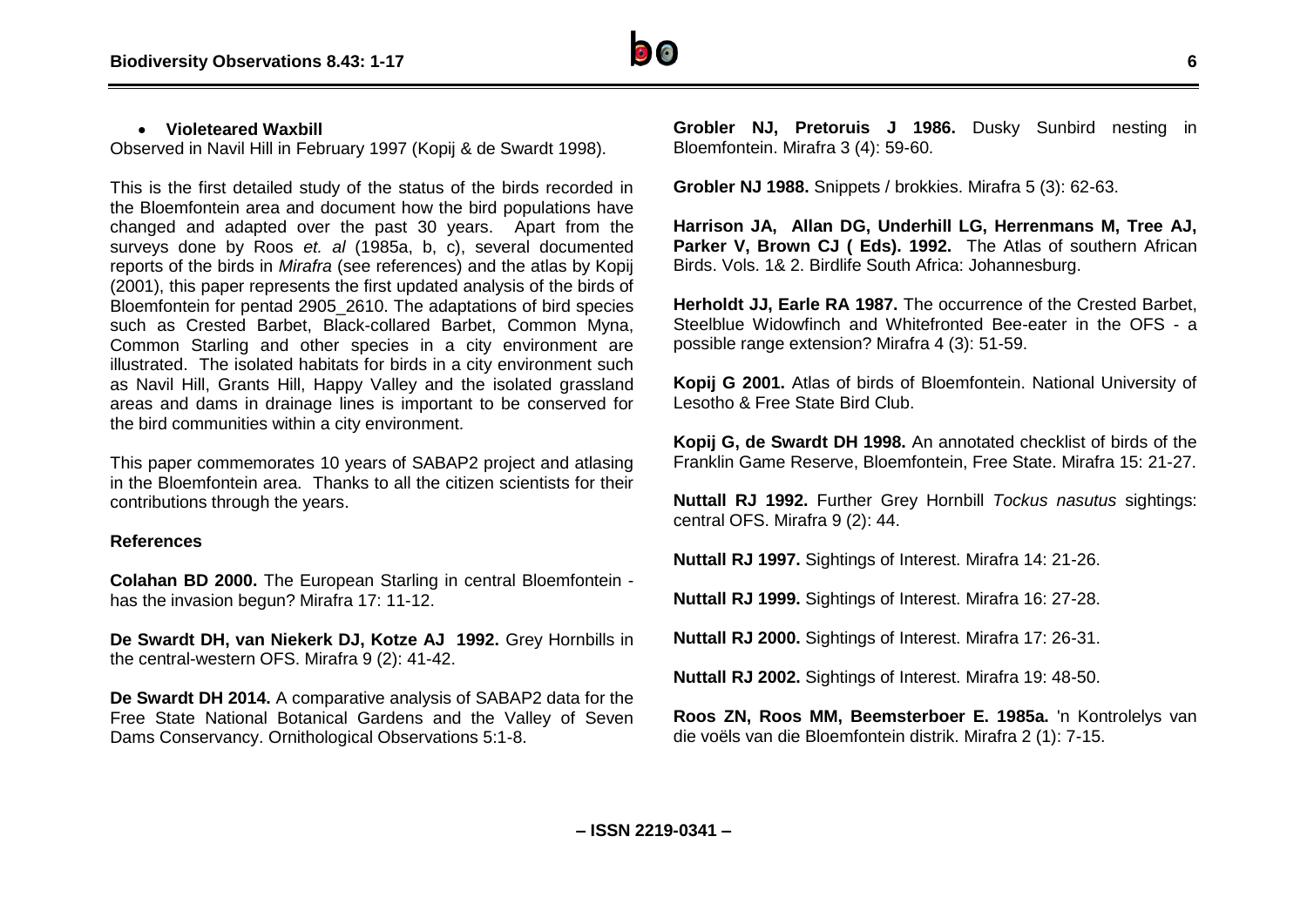

**Roos ZN, Roos MM, Beemsterboer E. 1985c.** 'n Kontrolelys van die voëls van die Bloemfontein distrik. Mirafra 2 (3): 7-16.

*Table 1 – 6 to follow, one per page.*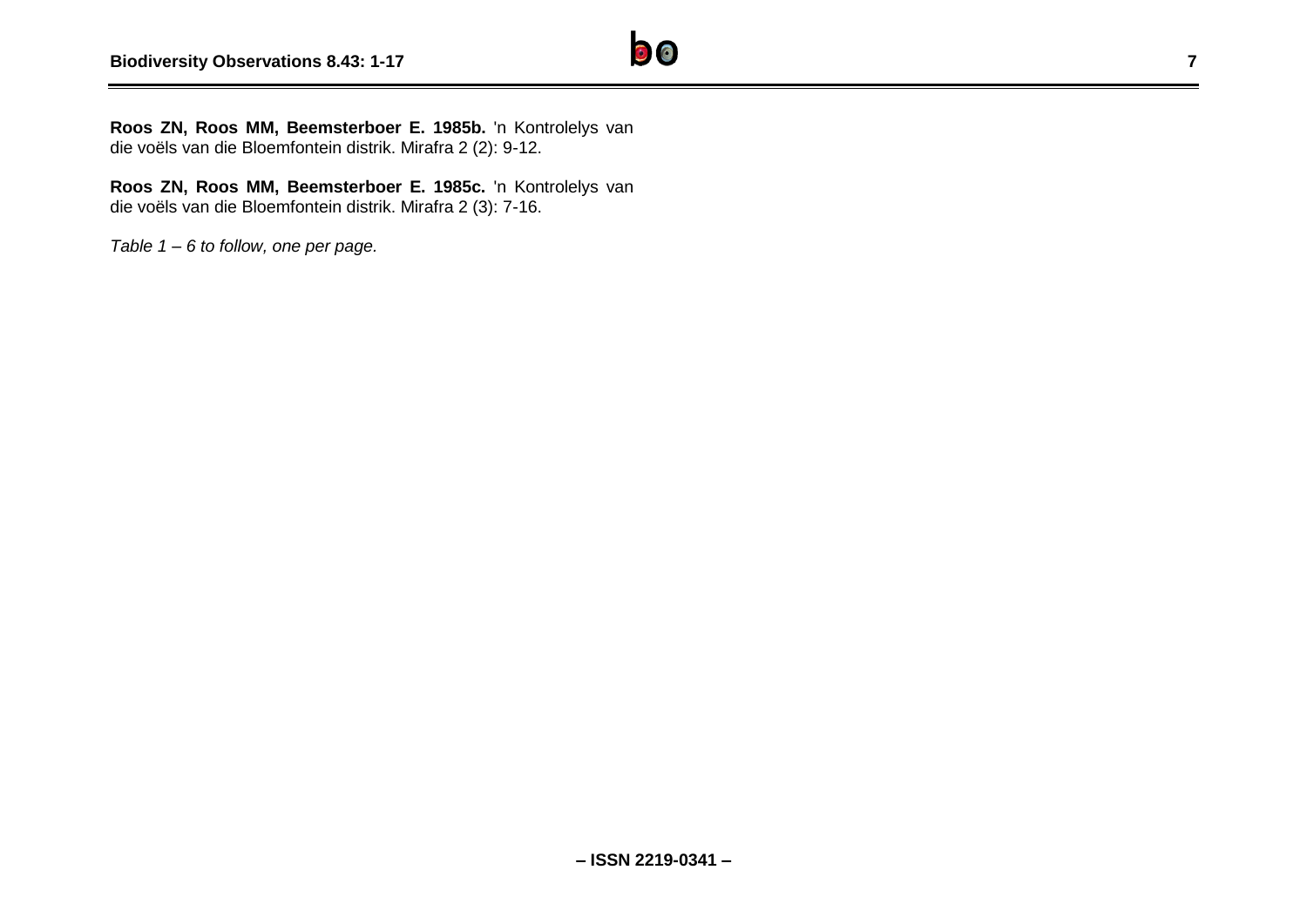**TABLE 1**: Total monthly bird species totals recorded in quarter degree grid 2926AA during SABAP1 (1987 - 1992) and in pentad 2905\_2610 (one of nine pentads of 2926AA) during SABAP2 (June 2007 - June 2017)

| SABAP1         |        |     |     |     |     |     |     |                  |     |             |     |     |              |
|----------------|--------|-----|-----|-----|-----|-----|-----|------------------|-----|-------------|-----|-----|--------------|
|                | J      | F   | M   | A   | M   | J   | J   | $\boldsymbol{A}$ | S   | $\mathbf O$ | N   | D   | <b>Total</b> |
| Cards          | 14     | 15  | 13  | 22  | 18  | 18  | 13  | 21               | 18  | 18          | 18  | 14  | 202          |
| <b>Species</b> | 135    | 153 | 124 | 137 | 107 | 101 | 103 | 117              | 126 | 125         | 141 | 132 | 221          |
|                |        |     |     |     |     |     |     |                  |     |             |     |     |              |
|                | SABAP2 |     |     |     |     |     |     |                  |     |             |     |     |              |
|                | J      | F   | M   | A   | M   | J   | J   | $\blacktriangle$ | S   | $\mathbf O$ | N   | D   | <b>Total</b> |
| Cards          | 38     | 32  | 37  | 44  | 36  | 39  | 41  | 47               | 42  | 50          | 40  | 49  | 495          |
| <b>Species</b> | 153    | 132 | 133 | 120 | 110 | 114 | 118 | 118              | 126 | 140         | 138 | 145 | 215          |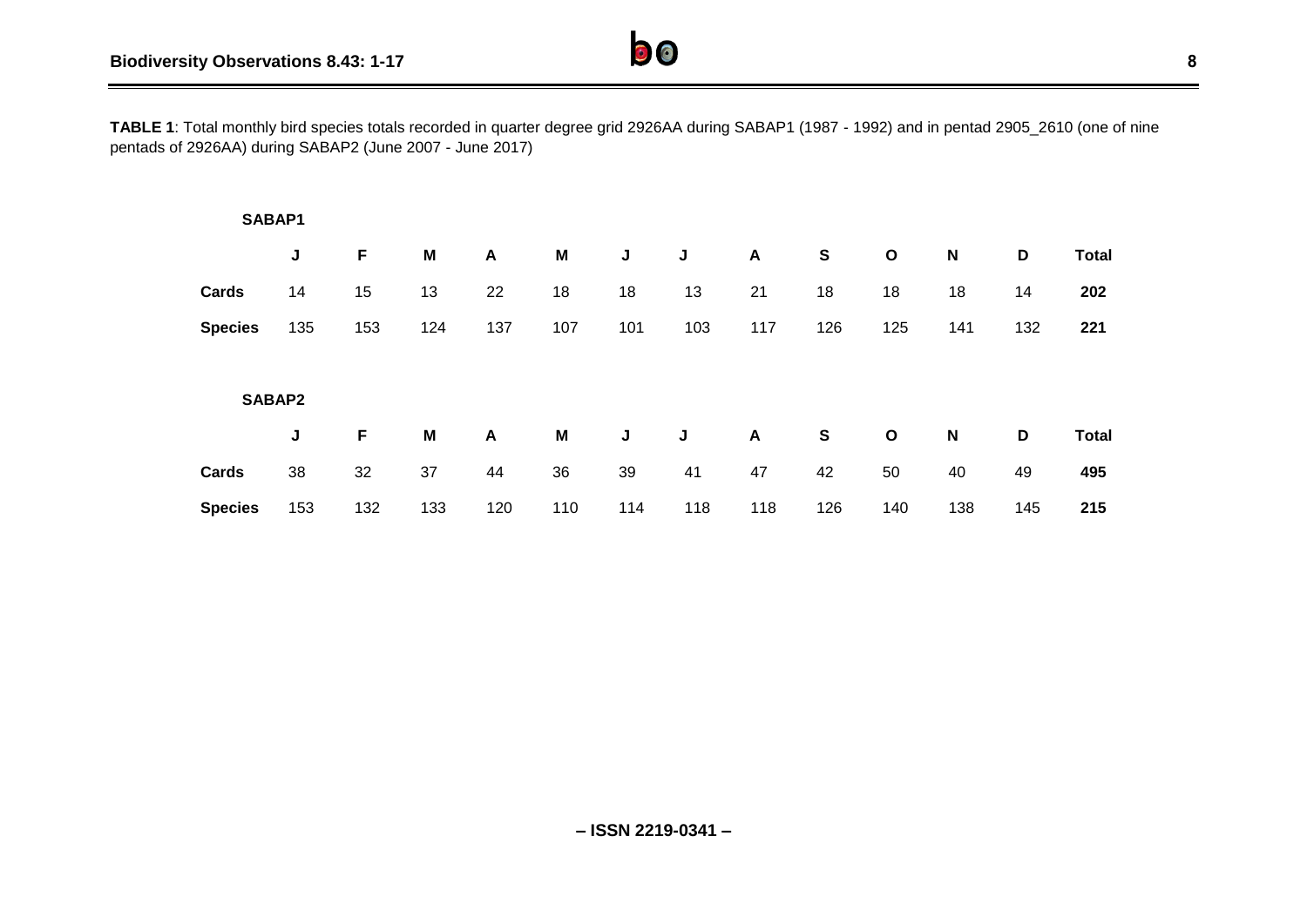

| <b>Bird species</b>       | <b>SABAP2 reporting rate</b> |              | <b>SABAP1</b> reporting rate |  |
|---------------------------|------------------------------|--------------|------------------------------|--|
|                           | Rep rate (%)                 | $\mathsf{n}$ | Rep rate (%)                 |  |
| Cape Sparrow              | 98.59                        | 489          | 89.11                        |  |
| African Red-eyed Bulbul   | 98.39                        | 488          | 85.15                        |  |
| Cape Turtle-dove          | 98.39                        | 488          | 86.14                        |  |
| <b>Laughing Dove</b>      | 98.19                        | 487          | 94.06                        |  |
| Speckled Pigeon           | 98.19                        | 487          | 85.64                        |  |
| Orange River White-eye    | 97.98                        | 486          | 74.75                        |  |
| <b>Hadeda Ibis</b>        | 97.58                        | 484          | 47.52                        |  |
| Karoo Thrush              | 97.58                        | 484          | 84.65                        |  |
| Common Fiscal             | 97.18                        | 482          | 90.59                        |  |
| Southern Masked Weaver    | 97.18                        | 482          | 66.83                        |  |
| Cape Robin-chat           | 96.37                        | 478          | 72.28                        |  |
| <b>Crowned Lapwing</b>    | 96.17                        | 477          | 76.24                        |  |
| <b>Blacksmith Lapwing</b> | 95.56                        | 474          | 68.32                        |  |
| <b>Crested Barbet</b>     | 94.35                        | 468          | 15.84                        |  |
| White-backed Mousebird    | 92.54                        | 459          | 54.46                        |  |
| Red-faced Mousebird       | 90.73                        | 450          | 50.99                        |  |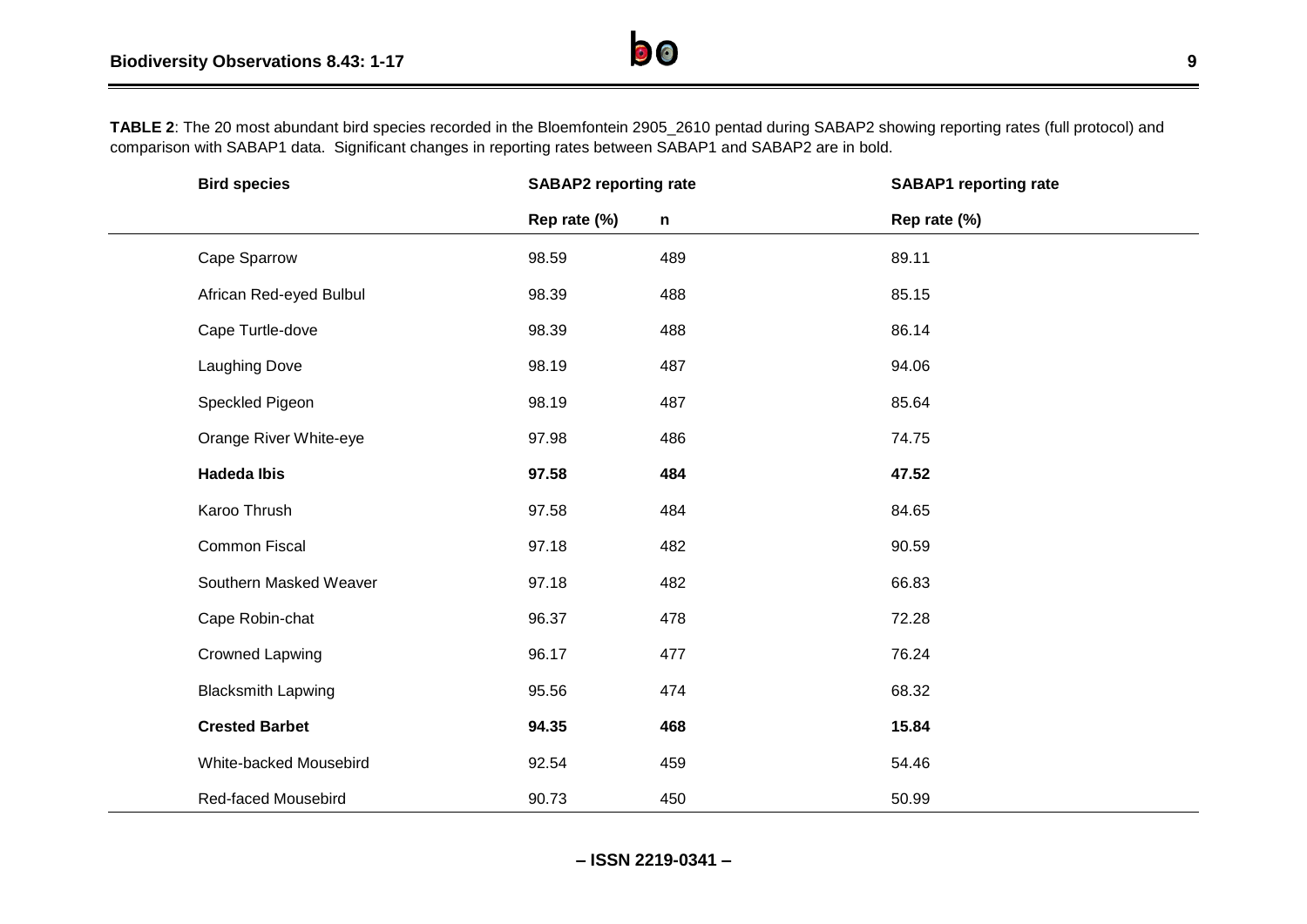# **Biodiversity Observations 8.43: 1-17 10**



| <b>Common Myna</b>   | 90.32 | 448 | Not recorded |
|----------------------|-------|-----|--------------|
| <b>House Sparrow</b> | 89.92 | 446 | 68.81        |
| Cape Wagtail         | 89.72 | 445 | 71.28        |
| <b>Little Swift</b>  | 89.31 | 443 | 62.87        |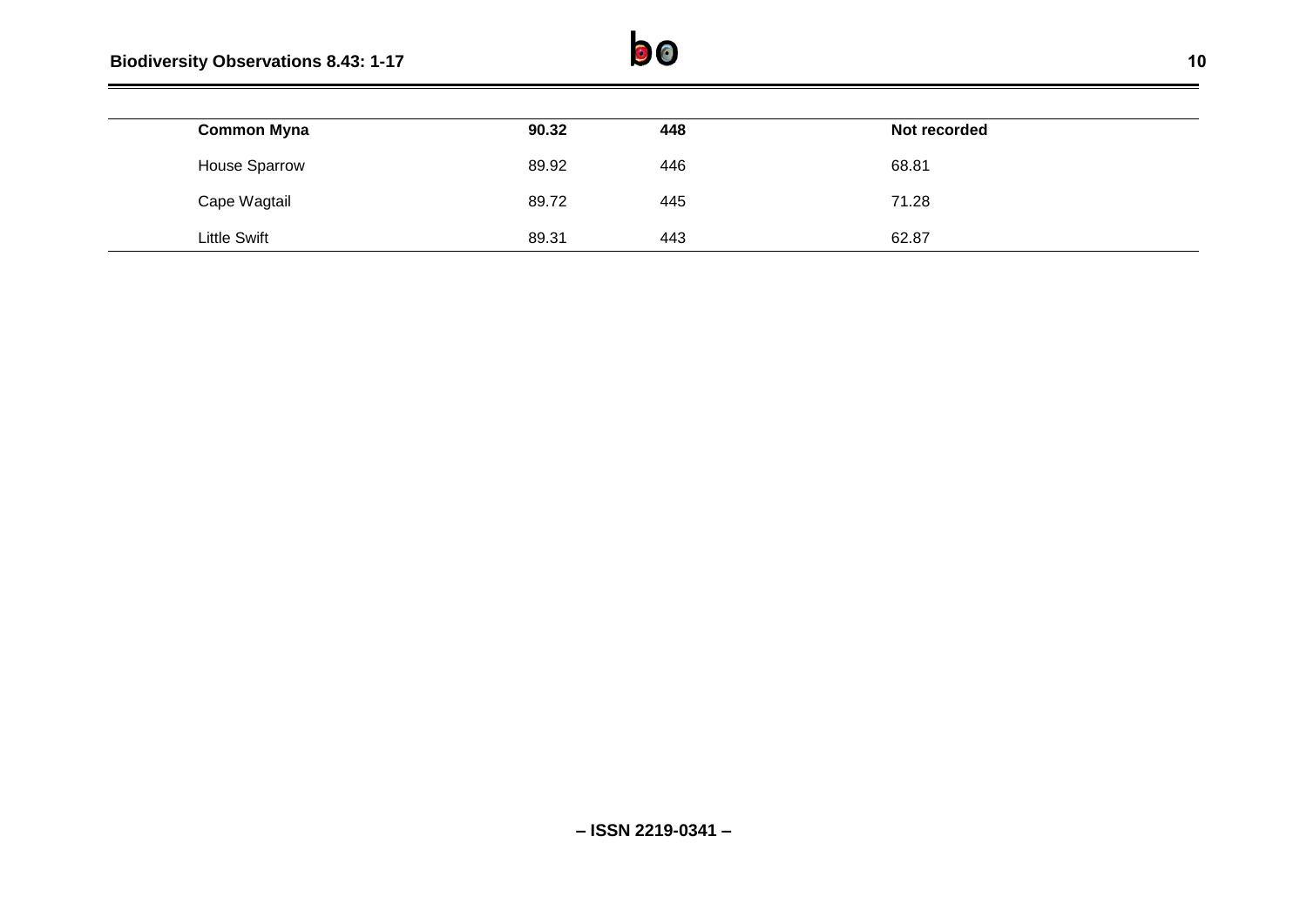

**TABLE 3**: Bird species not recorded during SABAP1 period but recorded during SABAP2 with details of SABAP2 reporting rates (June 2007 - June 2017) and possible first dates and localities recorded after SABAP1 (see text). \* Birds in bold have significant reporting rate increases in SABAP2 (with possible first dates recorded in BFN area)

| <b>Bird species</b>         | SABAP2 reporting rate (Full protocol) * | Approx. first recorded / Locality            |
|-----------------------------|-----------------------------------------|----------------------------------------------|
| <b>Great Crested Grebe</b>  | 0.22%                                   | Bloudam                                      |
| Lesser Flamingo             | 7.26%                                   | Bloudam                                      |
| <b>Hottentot Teal</b>       | 8.87%                                   | Bloudam                                      |
| <b>Fulvous Duck</b>         | 0.22%                                   | Bloudam                                      |
| <b>Mallard Duck</b>         | 0.22%                                   | Unknown locality                             |
| <b>Common Peacock</b>       | 6.65%                                   | DOW nursery area (breeding)                  |
| Peregrine Falcon            | 2.82%                                   | Recorded sporadically                        |
| <b>Amur Falcon</b>          | 12.10%                                  | First recorded at roost - February 1997      |
| <b>Red-footed Falcon</b>    | 1.01%                                   | Recorded during roost counts (low numbers)   |
| Yellow-billed Kite          | 0.22%                                   | Flew over pentad                             |
| European Honey-buzzard      | 0.22%                                   | Dan Pienaar area (VM record)                 |
| <b>Martail Eagle</b>        | 0.45%                                   | Flew over pentad                             |
| African Fish-eagle          | 0.22%                                   | Unknown locality (sporadically in 2900_2610) |
| <b>Black Sparrowhawk</b>    | 1.42%                                   | Navil Hill                                   |
| African Marsh-harrier       | 0.22%                                   | Bloudam                                      |
| <b>African Harrier-hawk</b> | 1.62%                                   | City, Navil Hill - more regular after 2002   |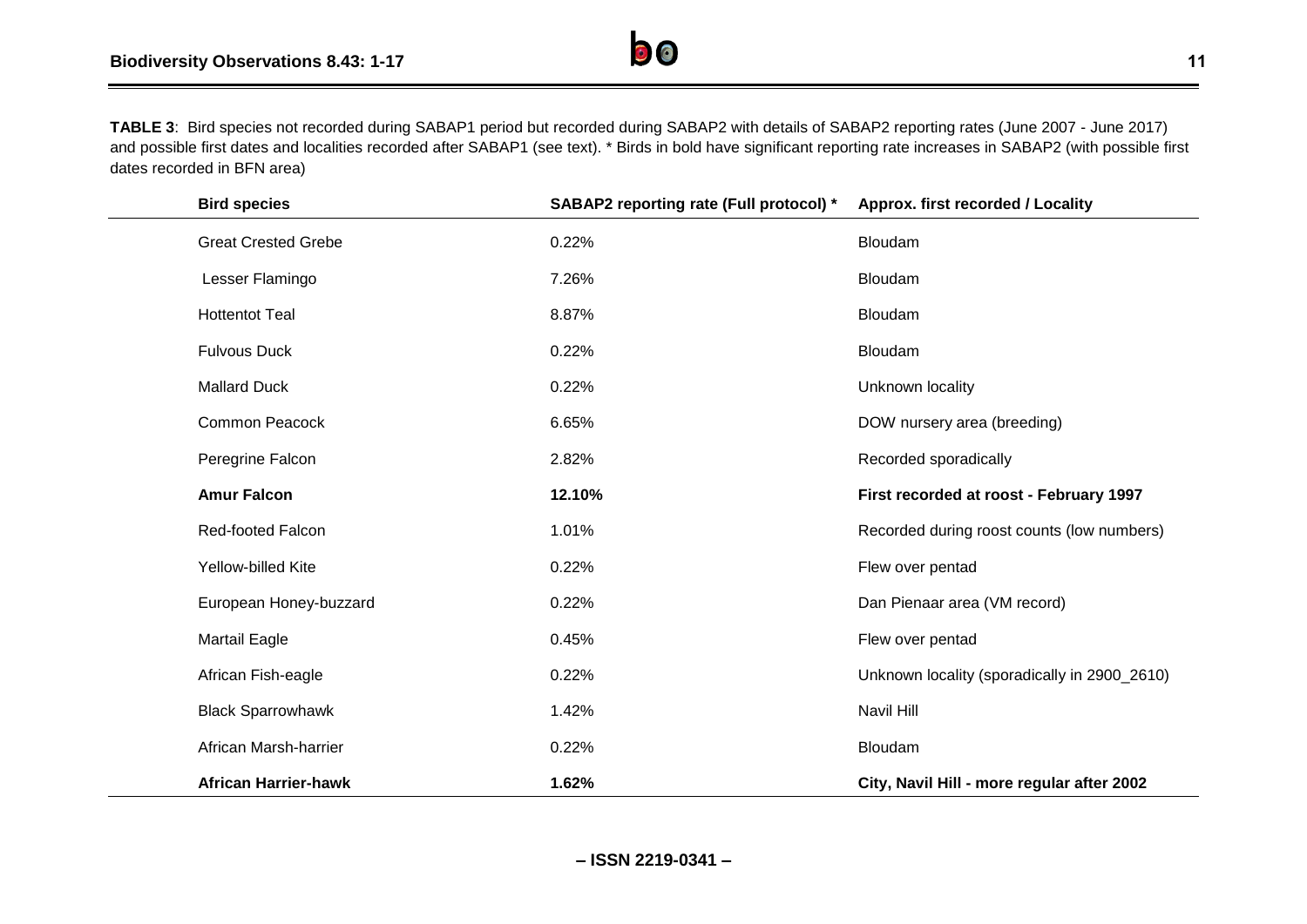

| Kurrichane Buttonquail        | 0.22%  | <b>Grasslands at University?</b>            |
|-------------------------------|--------|---------------------------------------------|
| African Rail                  | 1.21%  | Bloudam                                     |
| <b>Black Crake</b>            | 1.42%  | Bloudam                                     |
| African Purple Swamphen       | 8.87%  | Bloudam                                     |
| Kittlitz's Plover             | 1.85%  | Ad hoc sighting (unknown locality)          |
| <b>Whiskered Tern</b>         | 0.22%  | Bloudam                                     |
| <b>Great Spotted Cuckoo</b>   | 0.22%  | Suburban areas                              |
| Freckled Nightjar             | 0.22%  | Possibly at Oliewenhuis; also in 2900_2610  |
| <b>Common Swift</b>           | 0.61%  | Possible overlooked in SABAP1, irregular    |
|                               |        |                                             |
| <b>Green Woodhoopoe</b>       | 24.19% | First recorded after 1994, suburban areas   |
| <b>Black-collared Barbet</b>  | 54.23% | More common after 1992                      |
| <b>Brown-backed Honeybird</b> | 0.22%  | Oliewenhuis area                            |
| <b>Bar-throated Apalis</b>    | 0.20%  | Oliewenhuis area                            |
| <b>Common Starling</b>        | 40.93% | First record 1990, more abundant after 1998 |
| <b>Common Myna</b>            | 90.32% | First record 1998, more abundant after 2000 |
| <b>Blackfaced Waxbill</b>     | 0.40%  | Navil Hill                                  |
| Lark-like Bunting             | 0.22%  | Navil Hill                                  |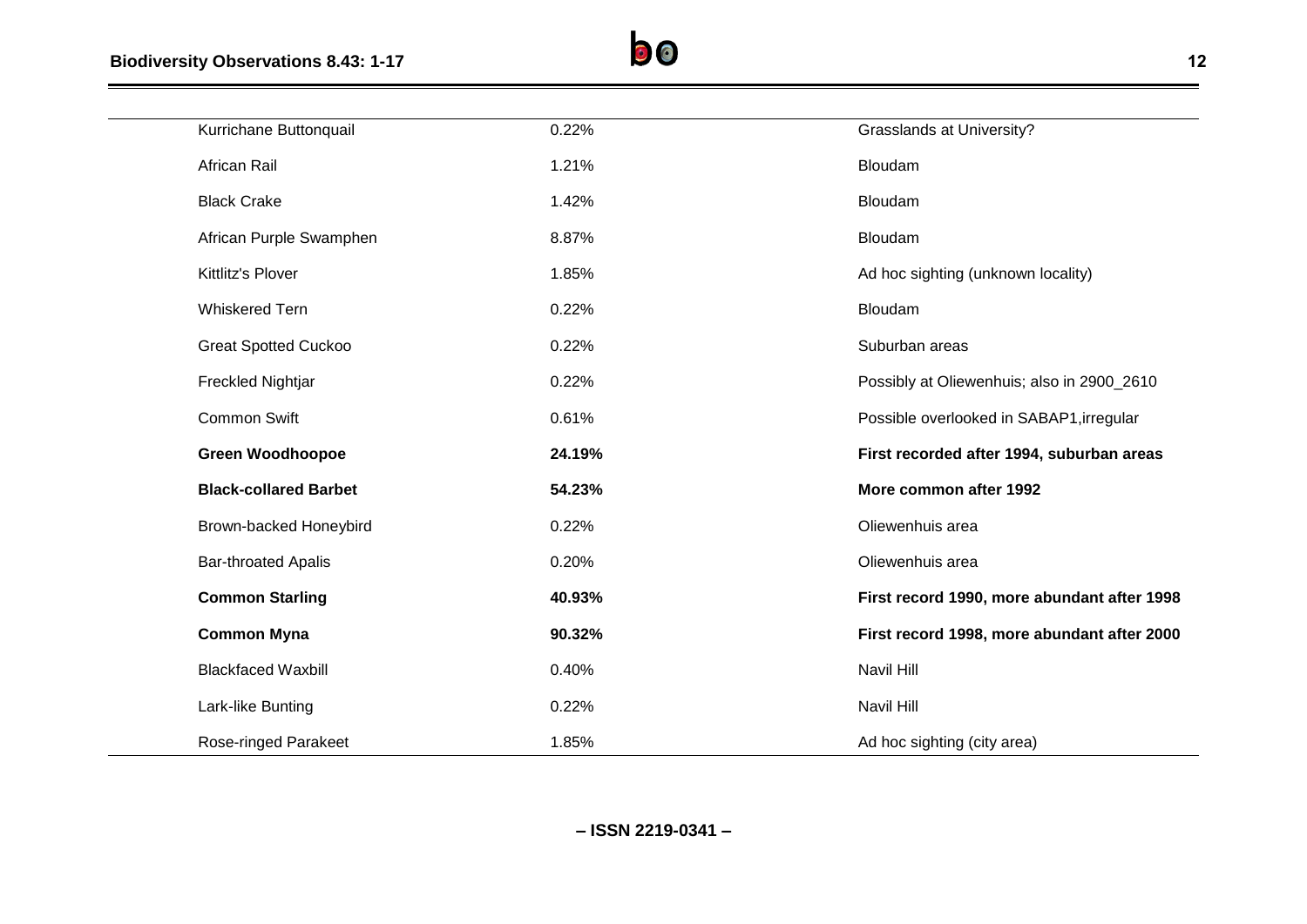

| <b>Bird species</b>           | <b>SABAP1</b> reporting rate | <b>SABAP1 record / Locality</b>                     |
|-------------------------------|------------------------------|-----------------------------------------------------|
| <b>Black-necked Grebe</b>     | 3.47%                        | Surrounded pentads                                  |
| Secretarybird                 | 2.97%                        | Surrounded pentads, Navil Hill in 1989 (Kopij 1998) |
| Double-banded Courser         | 1.98%                        | Surrounded pentads                                  |
| White-winged Tern             | 4.95%                        | Surrounded pentads                                  |
| Marsh Owl                     | 1.98%                        | Surrounded pentads                                  |
| Fiery-necked Nightjar         | 0.505                        | Surrounded pentads                                  |
| European Roller               | 0.50%                        | Surrounded pentads                                  |
| <b>Lilacbreasted Roller</b>   | 0.50%                        | Old specimen record (7 February 1991)               |
| <b>Melodious Lark</b>         | 0.505                        | Surrounded pentads; University sports grounds?      |
| Spike-heeled Lark             | 10.405                       | Surrounded pentads                                  |
| GreybackedSparrowlark         | 0.505                        | Surrounded pentads                                  |
| Red-capped Lark               | 4.95%                        | Surrounded pentads; along Ferreira road?            |
| Pink-billed Lark              | 0.50%                        | Surrounded pentads; University sports grounds?      |
| Eastern Clapper Lark          | 8.91%                        | Surrounded pentads; University sports grounds?      |
| <b>Pearl-breasted Swallow</b> | 0.99%                        | Surrounded pentads                                  |
| Sickle-winged Chat            | 0.99%                        | Surrounded pentads                                  |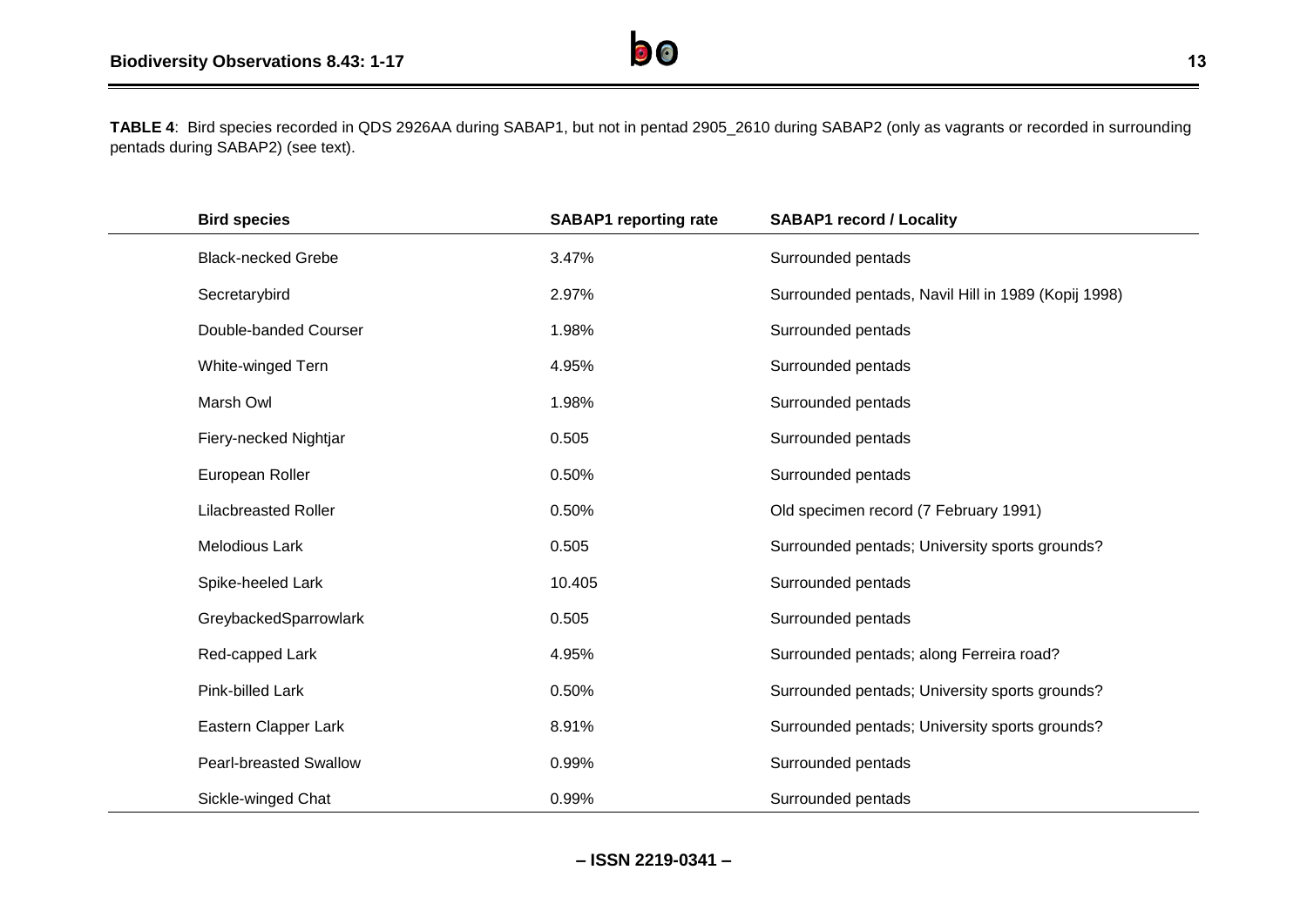

| Yellow-bellied Eremomela    | 0.99% | Surrounded pentads                                     |
|-----------------------------|-------|--------------------------------------------------------|
| <b>Rufous-eared Warbler</b> | 0.995 | Surrounded pentads                                     |
| Cloud Cisticola             | 1.98% | Surrounded pentads; University sports grounds?         |
| GreybackedCisticola         | 4.95% | War Museum pre 2007, Oliewenhuis?                      |
| Longbilled Pipit            | 0.995 | Surrounded pentads                                     |
| Plainbacked Pipit           | 2.97% | Surrounded pentads                                     |
| Dusky Sunbird               | 4.46% | Surrounded pentads, gardens in city - breeding in 1985 |
| <b>Black-headed Canary</b>  | 0.50% | Surrounded pentads                                     |
| Goldenbreasted Bunting      | 0.99% | Surrounded pentads; Ringed FS Bot Gardens - pre 2004   |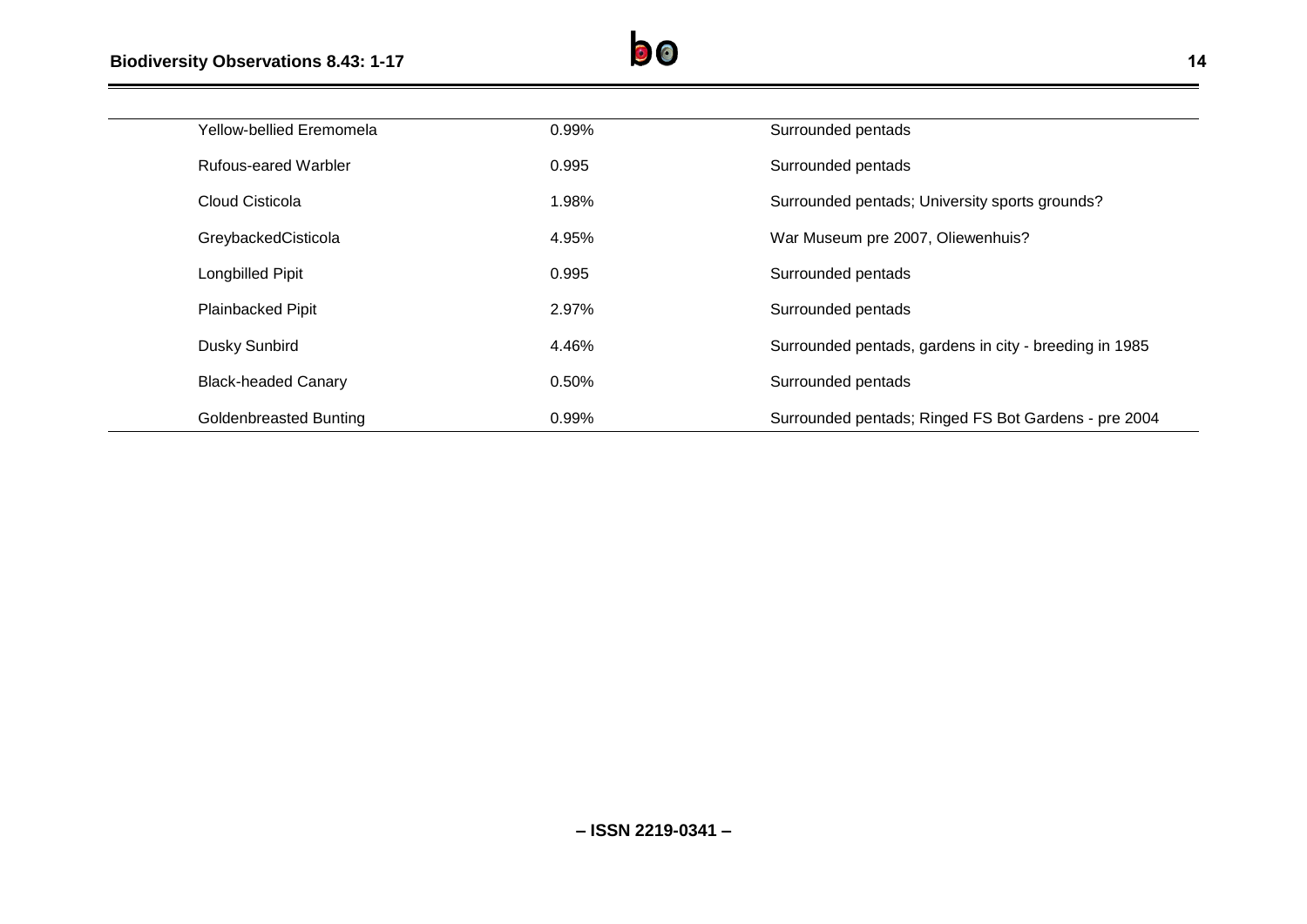**TABLE 5**: Bird species showing reporting rate **increases** during SABAP2 since the SABAP1 period (see text). Species in bold showed significant increases in abundances in the Bloemfontein area.

| <b>Bird species</b>             | <b>SABAP1</b> reporting rate | <b>SABAP2</b> reporting rate | <b>Reason for increases</b>                          |
|---------------------------------|------------------------------|------------------------------|------------------------------------------------------|
| <b>White-breasted Cormorant</b> | 10.40%                       | 75.60%                       | <b>Resident Loch Logan &amp; Bloudam</b>             |
| Reed Cormorant                  | 35.64%                       | 76.61%                       | Resident Loch Logan & Bloudam                        |
| <b>Little Egret</b>             | 10.40%                       | 26.01%                       | Resident Loch Logan & Bloudam                        |
| Cattle Egret                    | 50.00%                       | 72.38%                       | Resident Bloudam (heronry)                           |
| <b>Hadeda Ibis</b>              | 47.52%                       | 97.58%                       | Increased abundances in city and suburban areas      |
| <b>Egyptian Goose</b>           | 21.78%                       | 79.23%                       | Increased abundances at Loch Logan & Bloudam         |
| <b>Helmeted Guineafowl</b>      | 27.72%                       | 57.26%                       | Abundant at War Museum, Happy Valley area            |
| Red-knobbed Coot                | 43.56%                       | 83.27%                       | Resident Loch Logan & Bloudam                        |
| <b>Crowned Lapwing</b>          | 76.24%                       | 96.17%                       | Increased abundances in city and suburban areas      |
| <b>Blacksmith Lapwing</b>       | 68.32%                       | 95.56%                       | Increased abundances in city and suburban areas      |
| Pied Avocet                     | 0.50%                        | 7.29%                        | Bloudam; site not visited in SABAP1?                 |
| Red-eyed Dove                   | 25.25%                       | 88.71%                       | Increased abundances in city and suburban areas      |
| Rock Dove                       | 33.66%                       | 86.64%                       | Increased abundances in city areas                   |
| <b>Red-chested Cuckoo</b>       | 3.96%                        | 7.49%                        | Increased abundances after mid 1990's                |
| <b>Alpine Swift</b>             | 5.45%                        | 58.27%                       | Breeding in high building in city since early 1990's |
| African Palm Swift              | 6.44%                        | 44.35%                       | Increased abundances in city and suburban areas      |
| <b>Speckled Mousebird</b>       | 3.96%                        | 41.13%                       | Increased abundances in city and suburban areas      |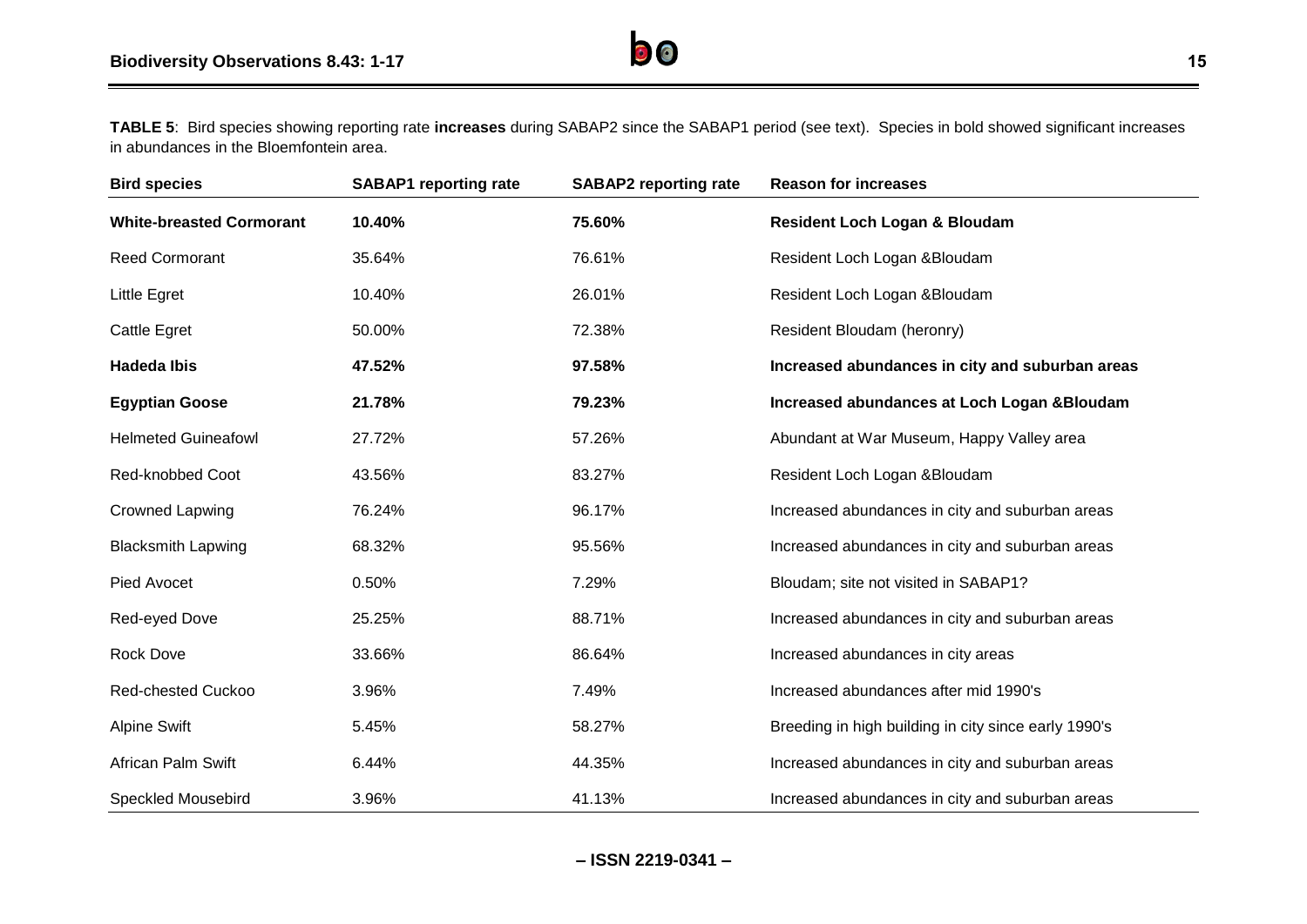

| African Hoopoe               | 56.93% | 82.06% | Increased abundances in city and suburban areas        |
|------------------------------|--------|--------|--------------------------------------------------------|
| <b>Crested Barbet</b>        | 15.84% | 94.35% | Increased abundances after mid 1990's                  |
| <b>Rock Martin</b>           | 23.76% | 89.11% | Increased abundances in city and suburban areas        |
| <b>Redwinged Starling</b>    | 2.97%  | 53.02% | Increased abundances in city and suburban areas        |
| <b>White-bellied Sunbird</b> | 7.43%  | 54.84% | Increased abundances in city and suburban areas        |
| <b>Cape Weaver</b>           | 6.44%  | 36.29% | Increased abundances in city; isolated weaver colonies |
| <b>Red-headed Finch</b>      | 9.90%  | 88.91% | Increased abundances in city and suburban areas        |
| <b>Black-throated Canary</b> | 19.31% | 68.55% | Increased abundances in city and suburban areas        |